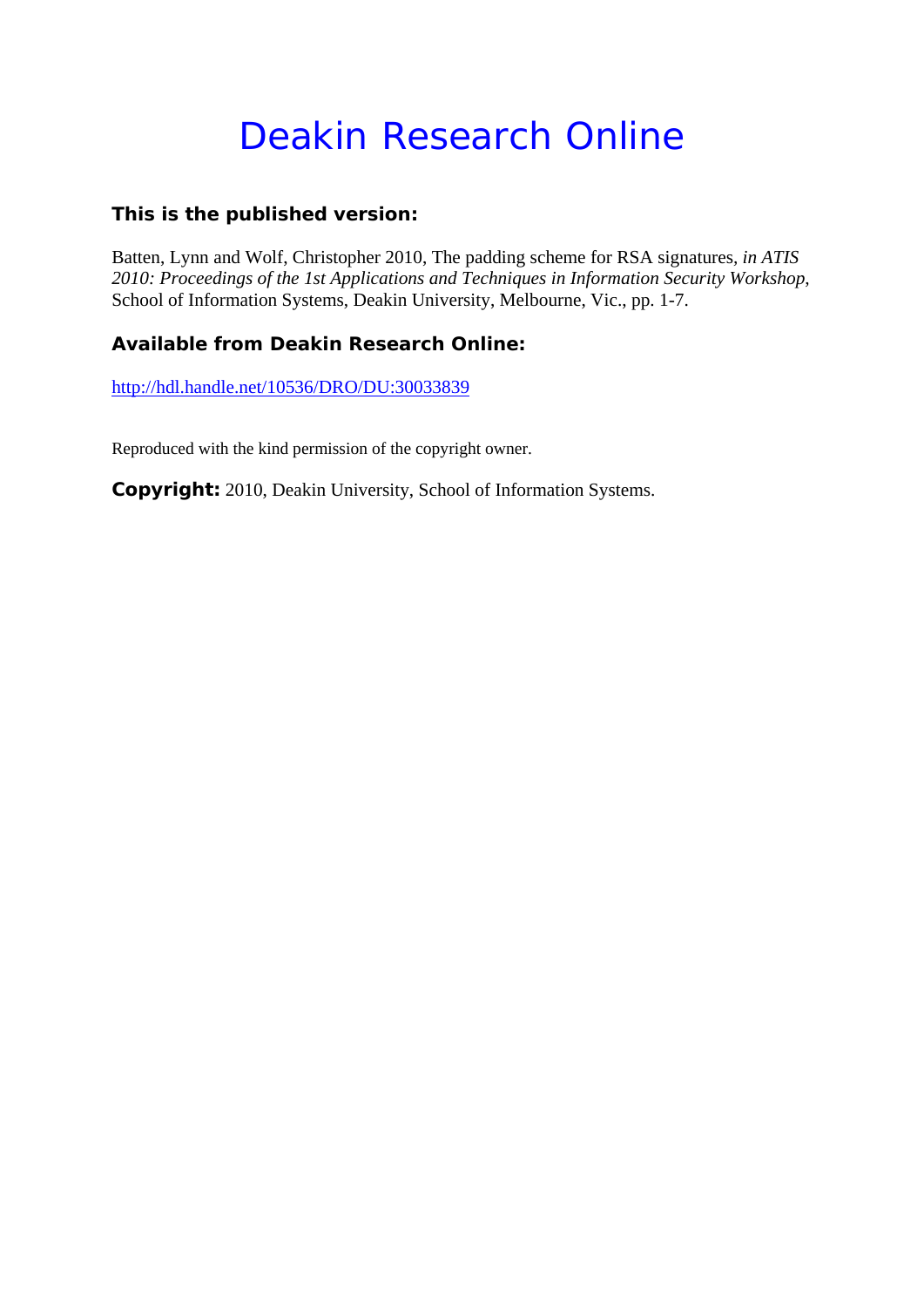## **The Padding Scheme for RSA Signatures**

Lynn Margaret Batten <sup>1</sup> Deakin University, Australia lmbatten@deakin.edu.au

Christopher Wolf <sup>2</sup> Ruhr-University Bochum, Germany cbw@hgi.rub.de

#### **This paper is dedicated to the memory of Jim Totten, a fellow student of number theory and good friend.**

#### **Abstract:**

*The RSA scheme is used to sign messages; however, in order to avoid forgeries, a message can be padded with a fixed string of data P. De Jonge and Chaum showed in 1985 that forgeries can be constructed if the size of P (measured in bytes) is less than the size of N/*3*, where N is the RSA modulus. Girault and Misarsky then showed in 1997 that forgeries can be constructed if the size of P is less than the size of N/*2*. In 2001, Brier, Clavier, Coron and Naccache showed that forgeries can still be constructed when the size of P is less than two thirds the size of N. In this paper, we demonstrate that this padding scheme is always insecure; however, the complexity of actually finding a forgery is O*(*N*)*. We then focus specifically on the next unsettled case, where P is less than* 3*/*4 *the size of N and show that finding a forgery is equivalent to solving a set of diophantine equations. While we are not able to solve these equations, this work may lead to a break-through by means of algebraic number theory techniques.*

#### **Keywords**

RSA, Cryptography, Signing, Diophantine Equation

## **1 RSA Fixed Padding Signature Schemes**

RSA was invented in 1977 by Rivest, Shamir and Adleman [7]. It is still the most widely implemented public key scheme, and is used to provide privacy

<sup>1</sup>Supported by a Discovery Grant of the Australian Research Council. The author wishes

to thank COSIC/ESAT at KULeuven for their hospitality, where she was a Visiting Professor. <sup>2</sup>Partially supported by Concerted Research Action GOA-MEFISTO-666 of the Flemish Government (Belgium)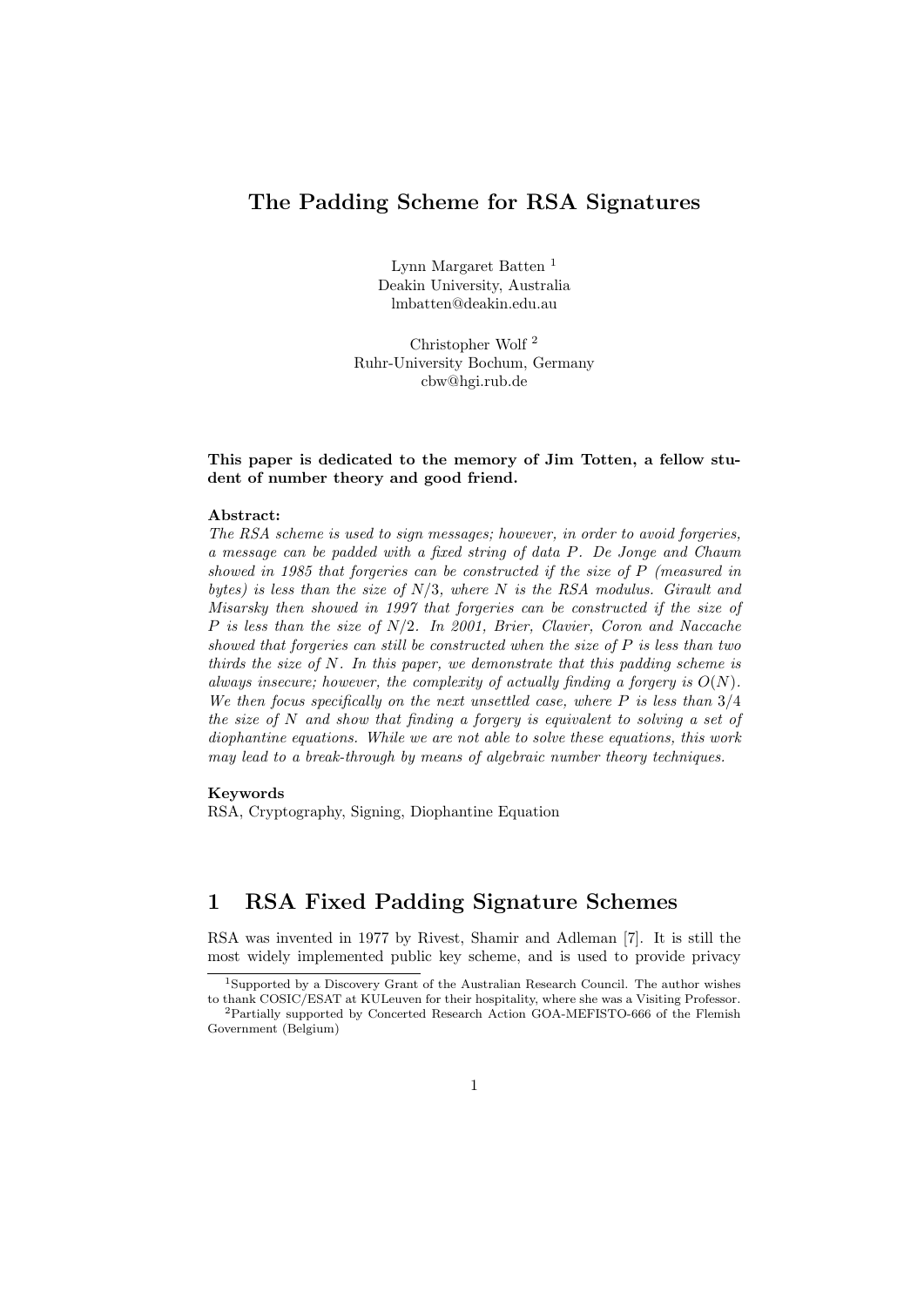and authentication for digital data. Signing messages is an RSA application embedded in several standards, such as PKCS#1, v2.0 and v2.1 [8].

To sign a message *m* in an RSA scheme, the signer exponentiates with her private key *d* to get *m<sup>d</sup>* and computes this modulo *N*, the RSA fixed modulus. To retrieve *m*, a receiver applies the signer's public key *e* to obtain  $(m<sup>d</sup>)<sup>e</sup> \equiv m \pmod{N}$ . The fact that applying *e* releases *m* to the receiver verifies that the owner of the key pair  $(d, e)$  was in fact the sender, as no-one else knows *d*.

There are many ways to attack such a signature scheme. For example, suppose Oscar is able to convince Alice to send him two different messages, *m*<sup>1</sup> and  $m_2$ , signed with Alice's private key *d*. Then Oscar has  $(m_1)^d (m_2)^d = (m_1 m_2)^d$ and can send the new message  $m_1m_2$  to a third party, signed with Alice's key, and pretend it came from Alice. The usual way of dealing with such an attack is to allow only a certain set of *legitimate* messages (mod *N*) to be accepted.

A *padding scheme* fixes the set of allowed or legitimate messages modulo *N* to be only those values between 0 and  $N$  which have an affine form  $a + w m$  for fixed, known *a* and *w* modulo *N*. As an example, let  $N = 91$ ,  $w = 6$  and  $a = 1$ . Then *m* can be chosen from 0 to  $|91/6| = 15$  producing legitimate messages 1, 7, 13, 19, 25, 31, 37, 43, 49, 55, 61, 67, 73, 79, 85.

Since  $w^{-1}$  exists modulo *N* with very high probability (recall that in general *N* is a product of two very large primes), we can rewrite  $a + \omega m$  more simply as  $P + m \pmod{N}$  where  $P \equiv aw^{-1}$  is fixed and *m* is bounded by the size of *P*. Thus, a *forgery* is a value  $(P+m)^d \pmod{N}$  where *P* is fixed and *m* is a false message injected by an attacker, but the form and signature *d* appear to be legitimate.

De Jonge and Chaum [3] in Crypto'85 were the first to show that the size of *P* in bytes needs to be at least one third the size of *N* as otherwise, a forgery could be easily constructed. In 1997, Girault and Misarsky [4] were able to show that the scheme was still insecure if the size of *P* is less than half the size of *N*, again by directly constructing forgeries. Then in [2], Brier, Clavier, Coron and Naccache extended this to two thirds. In 2002, some additional forgery constructions appeared in this last case by Lenstra and Shparlinski [6]. The next case, where *P* is less than three quarters the size of *N*, remains to be solved, in terms of a direct construction.

Some recent papers have again considered this problem. Joux, Naccache and Thome [5] use number field sieving techniques to improve the complexity of finding forgeries in the general case. More precisely, they show that computing *r ′ th* roots modulo *N* is easier than factoring *N* using current methods, given access to an oracle outputting roots of the form  $x + c$ , for fixed *c*. Oracle methods are again employed in a related paper [1] which describes two new attacks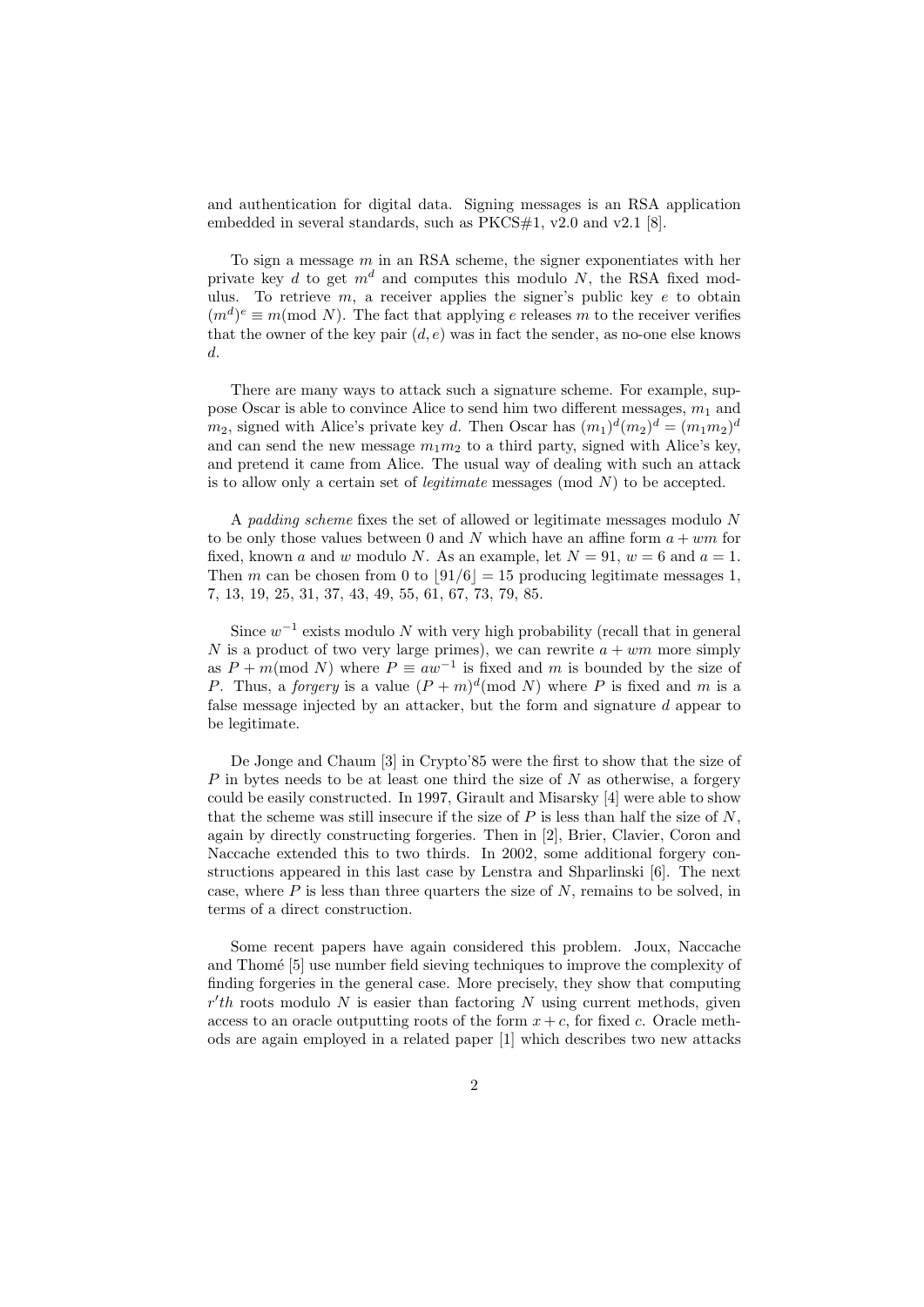on the now defunct PKCS #1 v1.5.

In section three we prove the general result that, no matter what the size of  $P$ , a forgery is always possible within  $O(N)$  computations. This in itself is often not enough to render a cryptographic scheme useless. If it is computationally infeasible to generate a forgery, then the scheme may still be usable. In section four, we illustrate this by demonstrating explicitly how construction of a forgery is equivalent to solving a dependent system of diophantine equations for the case where *P* is less than three quarters the size of *N*.

The authors wish to thank David Naccache for directing us to the problem, and the referees for their comments.

### **2 Forgeries**

Rephrasing the ideas of Section 1, Oscar would attempt to gather a number of legitimate messages signed by Alice with her private key  $d:(P+x_1)^d,(P+y_1)^d$ etc. where  $P$  is fixed and public, and can combine these as products or quotients to obtain

$$
\frac{\prod_{i=1}^{s} (P + x_i)^d}{\prod_{i=1}^{t} (P + y_i)^d} \equiv (P + m)^d \pmod{N}
$$

for some new message *m* without knowing *d*. He will then claim that  $P + m$ came from Alice. However, this is only possible if *m* is in the correct range.

The Girault, Misarsky result [3] indicates that the size of *P* must be at least one half the size of *N* in bytes. In terms of comparative size of the numbers, one nair the size of *N* in bytes. In terms of comparative size of the numbers, this translates into  $P > \sqrt{N}$ . Since  $P + m$  is a value less than *N*, we conthis translates into  $P > \sqrt{N}$ . Since  $P + m$  is a value less than N, we conclude that  $m < \sqrt{N}$ . The Brier, Clavier, Coron, Naccache result translates into  $P > (\sqrt[3]{N})^2$  and so  $m < \sqrt[3]{N}$ .

In the next section, we show that for all  $r \geq 2$ , forgeries exist with  $1 \leq m \leq$ In the next section, we show that for all  $r \geq 2$ , to  $\lceil \sqrt[n]{N} \rceil$ . However, we do not actually construct them.

#### **3 Forgeries Are Always Possible**

As promised, we show in this section that, no matter what the size of the padding *P*, a forgery always exists in a fixed-pattern padding scheme. The proof is based on the pigeon-hole principle: if all values we generate are distinct, then we have too many.

THEOREM *Let P be a fixed padding for an RSA fixed-padding signature scheme with modulus N. Let r be any integer greater than or equal to two, sat-*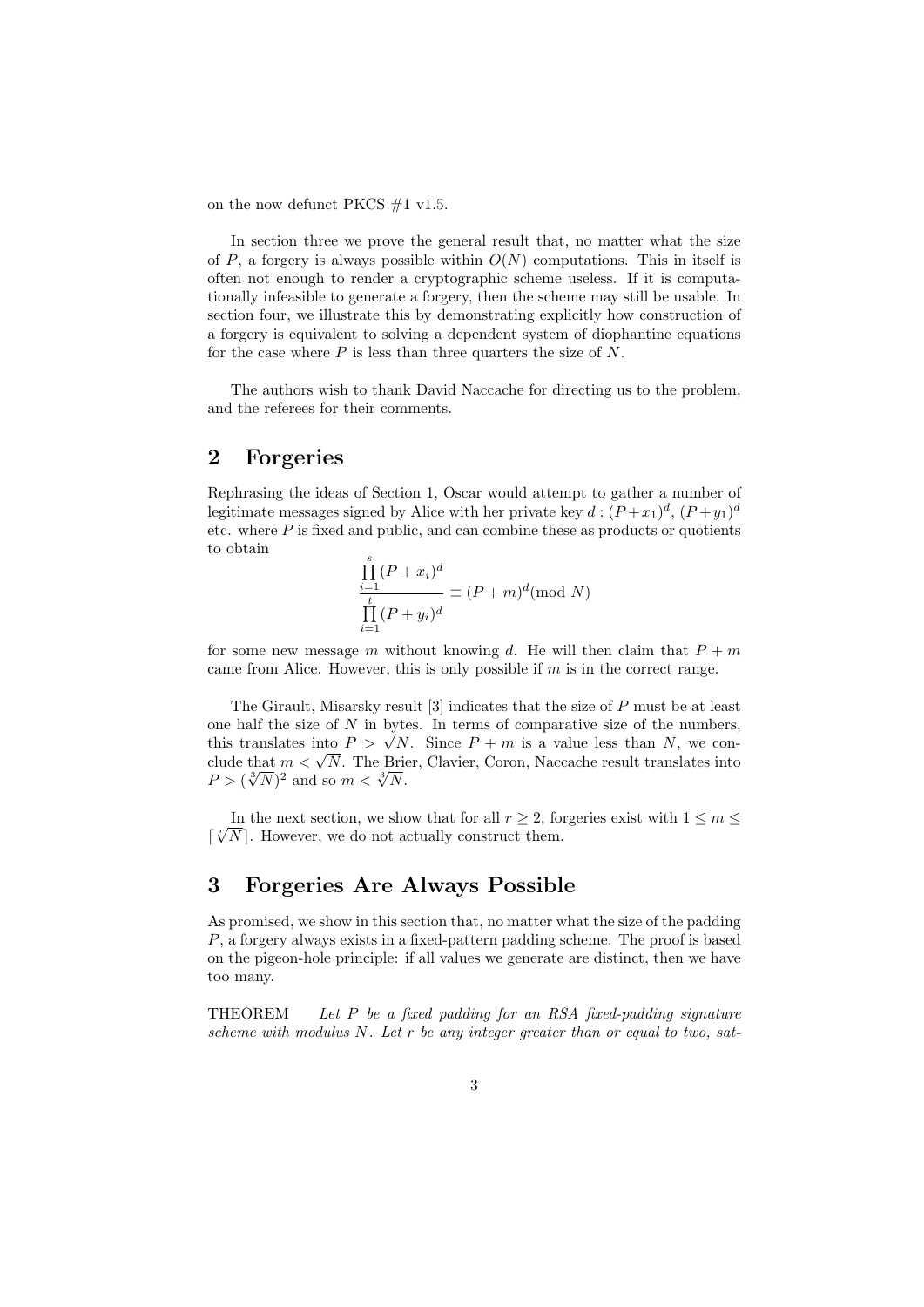*isfying*  $r - 1 < \lceil \sqrt[r]{N} \rceil$ . Then there is a message  $m, 1 \leq m \leq \lceil \sqrt[r]{N} \rceil$ , such that *the signature of*  $P + m$  *can be forged.* 

**Proof.** Consider the equation

$$
P + x_0 \equiv \prod_{i=1}^{s} (P + x_i) \pmod{N}
$$
 (1)

where  $s \geq 2, 1 \leq x_i \leq \lceil \sqrt[x]{N} \rceil$  for all  $0 \leq i \leq s$ , and all  $x_i, 1 \leq i \leq s$ , are fixed where  $s \geq 2$ ,  $1 \leq x_i \leq |\sqrt{N}|$  for all  $0 \leq i \leq s$ , and all  $x_i$ ,  $1 \leq i \leq s$ , are fixed and distinct. A value for  $x_0$  in the range  $[1, \lceil \sqrt[n]{N} \rceil]$  provides a forgery, either using  $P + x_0$  as the forged message, or, if  $x_0$  equals some  $x_i$ ,  $1 \le i \le s$ , using a factor in the right-hand side as the forged message. (Note that  $(P + x_i)^{-1}$ exists with high probability as noted earlier; in fact, only  $p + q$  values are not invertible, where  $N = pq$ .) Clearly,  $s \leq \lceil \sqrt[n]{N} \rceil$ .

The plan of attack in the proof is to demonstrate that as the  $x_i$  range over their interval, then either a number of values of

$$
F \equiv \prod_{i=1}^{s} (P + x_i) - P \pmod{N}
$$
 (2)

lie in the range  $[1, \lceil \sqrt[r]{N} \rceil]$ , giving us a forgery, or, we obtain a contradiction.

Consider two representations of the right-hand side of (2) which are equal

$$
\prod_{\substack{x_i \in X \subseteq S \\ 2 \le |X|}} (P + x_i) - P \equiv \prod_{\substack{y_i \in Y \subseteq S \\ 2 \le |Y|}} (P + y_i) - P \tag{3}
$$

where  $S = \{1, 2, \ldots, s\}$  and whre some  $x_i$  is not equal to any  $y_i$ .

Equation (3) then results in a forgery as described in Section 2.

We may therefore assume that all values of

$$
\prod_{\substack{x_i \in X \subseteq S \\ 2 \le |X|}} (P + x_i) - P \tag{4}
$$

are distinct for all subsets of *S* not empty and not singletons. There are  $2<sup>s</sup> - (s + 1)$  such values.

We now show that  $2^{s} - (s + 1) > N - \lceil \sqrt[n]{N} \rceil$  if we choose *s* such that  $s = \log_2(N)$ . This will generate a contradiction, since some value of (4) must  $s = \log_2(N)$ . I has will get<br>be in the range  $[1, \lceil \sqrt[n]{N} \rceil]$ .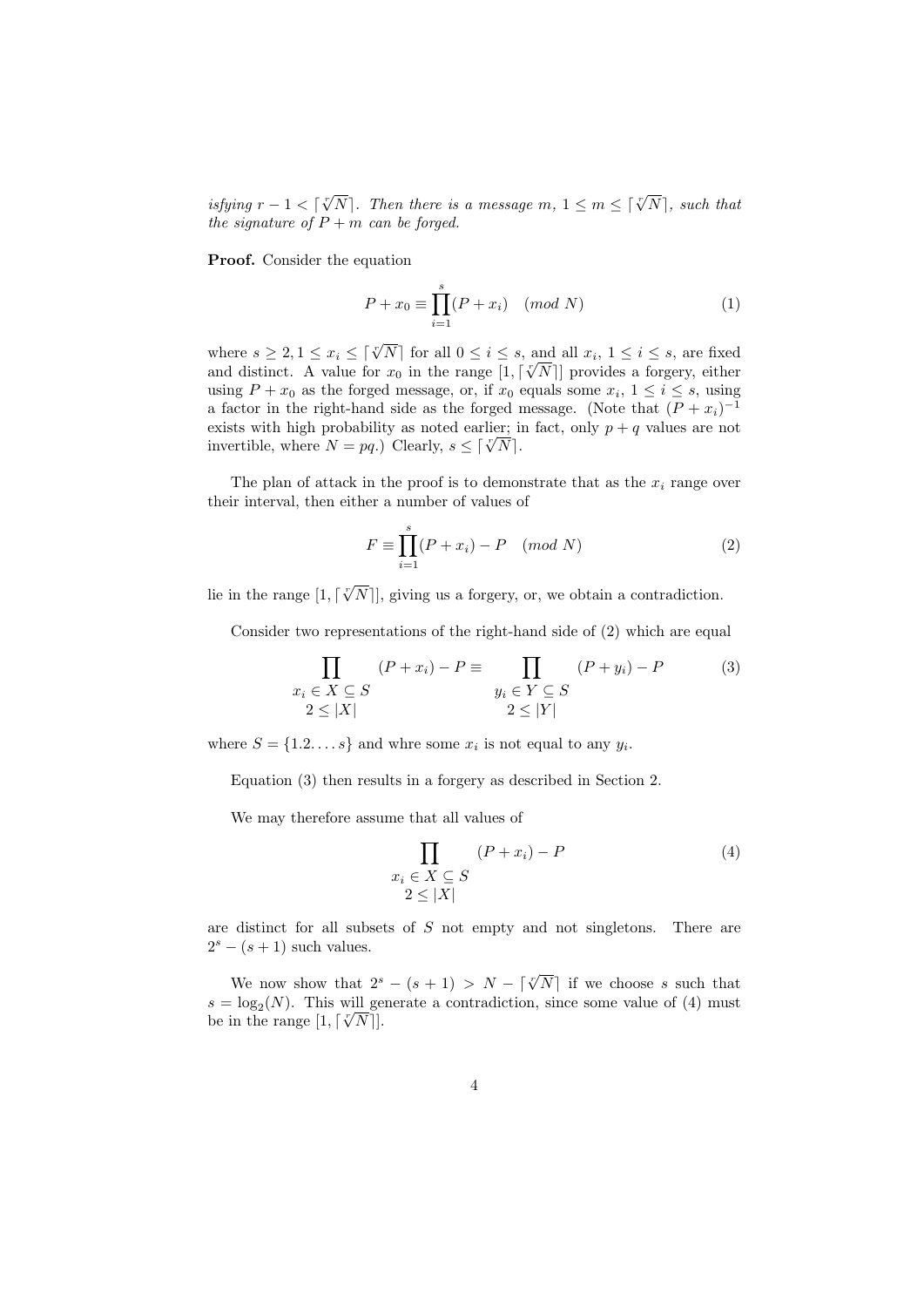If  $2^{s}$  *−* (*s* + 1) *> N* −  $\lceil \sqrt[s]{N} \rceil$  then certainly,  $2^{s}$  *≥ N* −  $\lceil \sqrt[s]{N} \rceil$  + 4 and  $s \geq \log_2(N - \lceil \sqrt[n]{N} \rceil + 4)$ . Thus, if we choose  $\lceil \sqrt[n]{N} \rceil \geq s \geq \log_2(N)$ , the strict inequality above is sastisfied.

COROLLARY *The complexity of finding a forgery using the method of the proof of the Theorem is*  $O(N - \lceil \sqrt[n]{N} \rceil) = O(N)$ *.* 

**Proof.** since we calculate (at most)  $2<sup>s</sup>$ *−*( $s+1$ ) products, as shown in the proof *s* is about  $\log_2(N - \lceil \sqrt[n]{N} \rceil + 4)$ . Thus 2<sup>*s*</sup> is of order  $O(N - \lceil \sqrt[n]{N} \rceil) = O(N)$ .  $\Box$ 

As *r* grows, the complexity approaches *N* rapidly which may explain why resolving the 3*/*4 case has proved considerably more difficult than that for 1*/*2 and 2*/*3.

EXAMPLE For  $N = 1034273, r = 4, \lceil \sqrt[4]{1034273} \rceil = 36$ , we have  $2^{23}$ 8388608 and  $2^{24} = 167772164$ . So  $2^{s} > 1034237 + (s + 1)$  if  $s = 24$ . Thus  $s = 24$  suffices to ensure a forgery in this case.

### **4 Constructing Forgeries**

While knowing it is possible to construct forgeries is worthwhile in itself, if it is too difficult, or takes too long, to actually construct a forgery, the scheme may still be used with some sense of security. In this section, we reduce the problem of forgery construction to that of solving a dependent system of diophantine equations in the case where the size of *P* is less than three quarters the size of *N*. However, in this case, we have no general method of solving the system and leave this as an open problem.

The diophantine equations we are after are produced from the quotient equations in the previous section. A forgery results in an equality of two products simply by cross-multiplying. The number of terms on each side can be equalized simply by adding sufficient terms of the form  $P + x_i = 1$ .

The papers dealing with the cases one third, one half and two thirds derive their forgeries from such equations. Here we illustrate the situation for the next case, three quarters. We rewrite a message m as a sum or difference  $x + y$  etc.

#### **CASE 3/4**

Consider  $(P + x + y)(P + z + w)(P + v + s) \equiv (P + x - y)(P + z - w)(P + v$ *s*) (*mod N*) which we want to solve for  $0 < |x + y|, |x - y|, |z + w|, |z - w|$ ,  $|v+s|, |v-s| < N^{1/4}$ . This implies  $0 < |x|, |y|, |z|, |w|, |v|, |s| < N^{1/4}$ .

Expanding and multiplying by  $2^{-1}$  mod  $N$  ( $N$  is odd), we obtain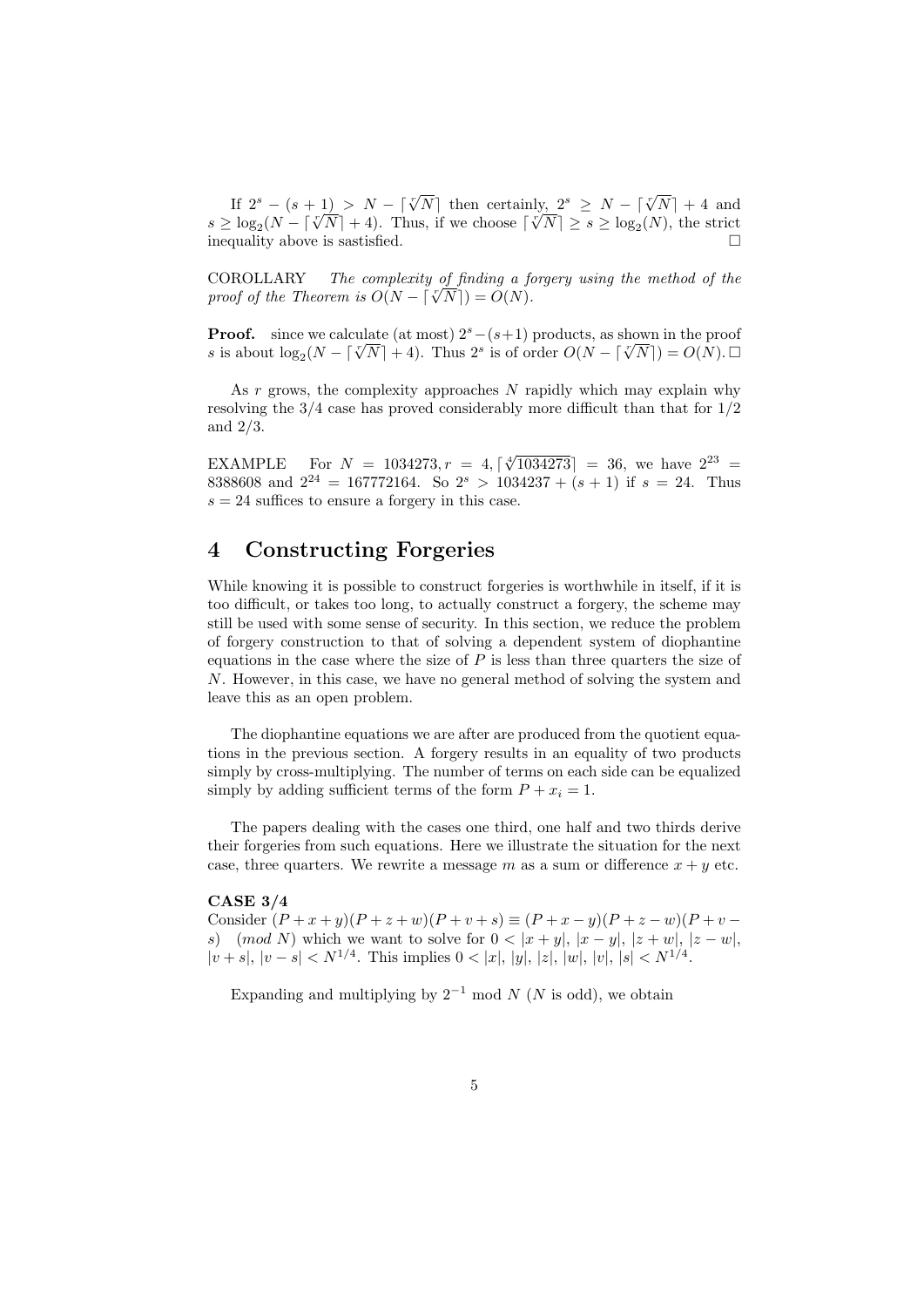$$
P^{2}(y + w + s) + P(x(w + s) + z(y + s) + v(y + w)) + xzs + xwv + yzv + yws \equiv 0 \pmod{N}
$$
\n(4)

Let  $P^2 \equiv Q, 0 < Q < N$ .

By the extended Euclidean algorithm (see reference  $[4]$ ), there exist  $t_Q$  and *r<sup>Q</sup>* such that

$$
t_Q Q \equiv r_Q \pmod{N}, \ |t_Q| < N^{1/4}, \ 0 < r_Q < 2N^{3/4}.
$$

And there exist  $t_P$  and  $r_P$  such that

$$
t_P P \equiv r_P \pmod{N}, \ |t_P| < N^{1/2}, 0 < r_P < 2N^{1/2}.
$$

So  $t_QQ + t_PP \equiv r_Q + r_P \pmod{N}$ .

Thus (4) becomes, for known  $r_Q$  and  $r_p$ 

$$
r_Q + r_P + x(zs + wv) + y(zv + ws) \equiv 0 \ (mod \ N)
$$
 (4)

We want to obtain  $y, w, s, x, z$  and  $v$  such that

$$
t_Q = y + w + s,\tag{5}
$$

$$
t_P = x(w+s) + z(y+s) + v(y+w)
$$
\n(6)

and such that (4)' holds. Since  $r_Q + r_P$  is a known quantity, we can re-write the equation  $(4)$ <sup>'</sup> with constraints as:

determine *s*, *v*, *w*, *x*, *y* and *z* such that

$$
x(zs + wv) + y(zv + ws) \equiv A \pmod{N}
$$
 (4)\*

$$
t_Q = y + w + s,\tag{5}
$$

$$
t_P = x(w+s) + z(y+s) + v(y+w)
$$
\n(6)

where  $A$ ,  $t_P$  and  $t_Q$  are known quantities,  $A$  is less than  $N$ ,  $0 < |x|$ ,  $|y|$ ,  $|z|$ ,  $|w|$ ,  $|v|, |s| < N^{1/4}, |t_Q| < N^{1/4}$  and  $|t_P| < N^{1/2}$ .

Similar systems of equations can be developed for each value of *r* from the preceding section, but clearly, as *r* increases, so does the complexity of the equations. We do not know how to solve these equations but hope to inspire these working in the field of diophantine equations to tackle them.